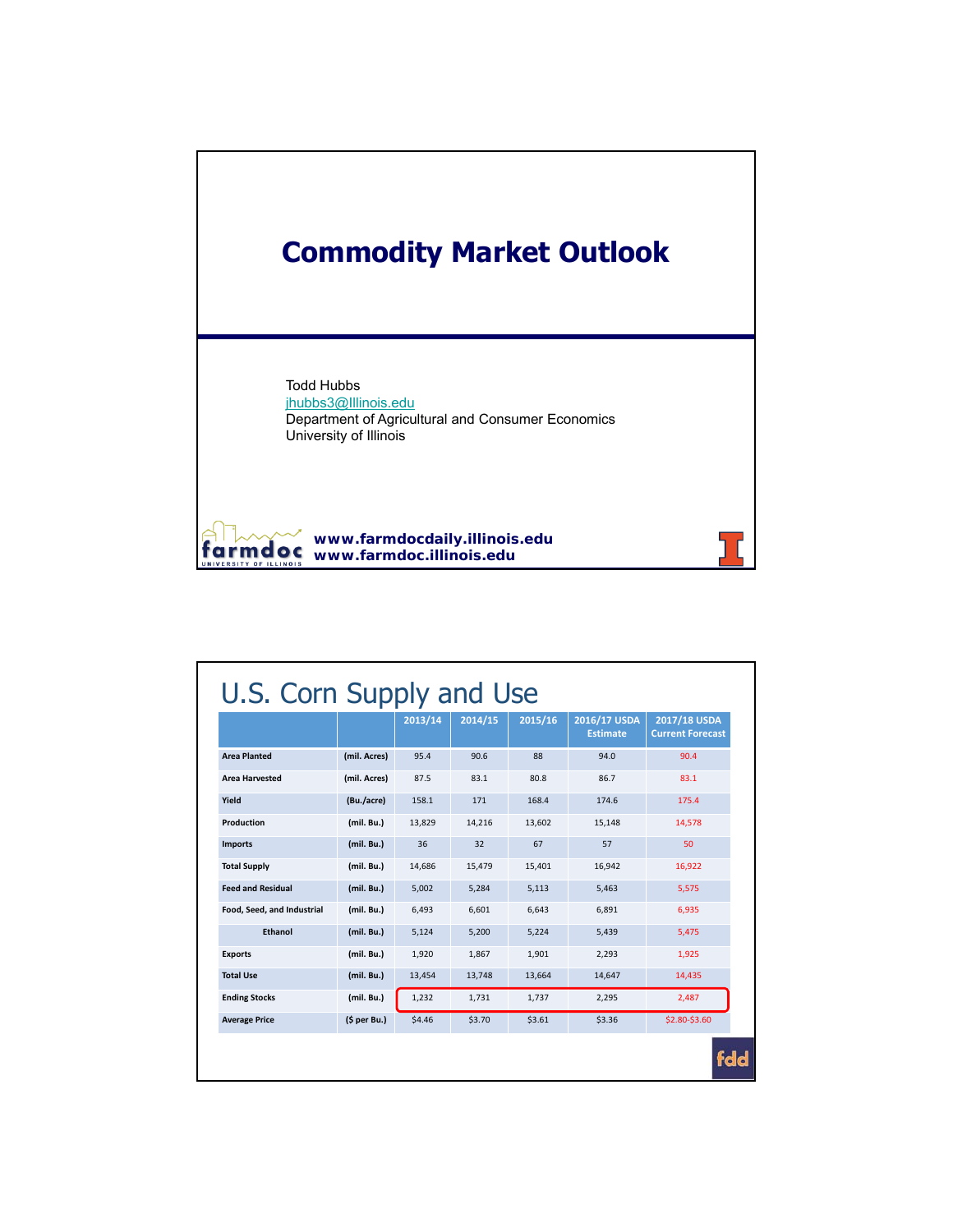

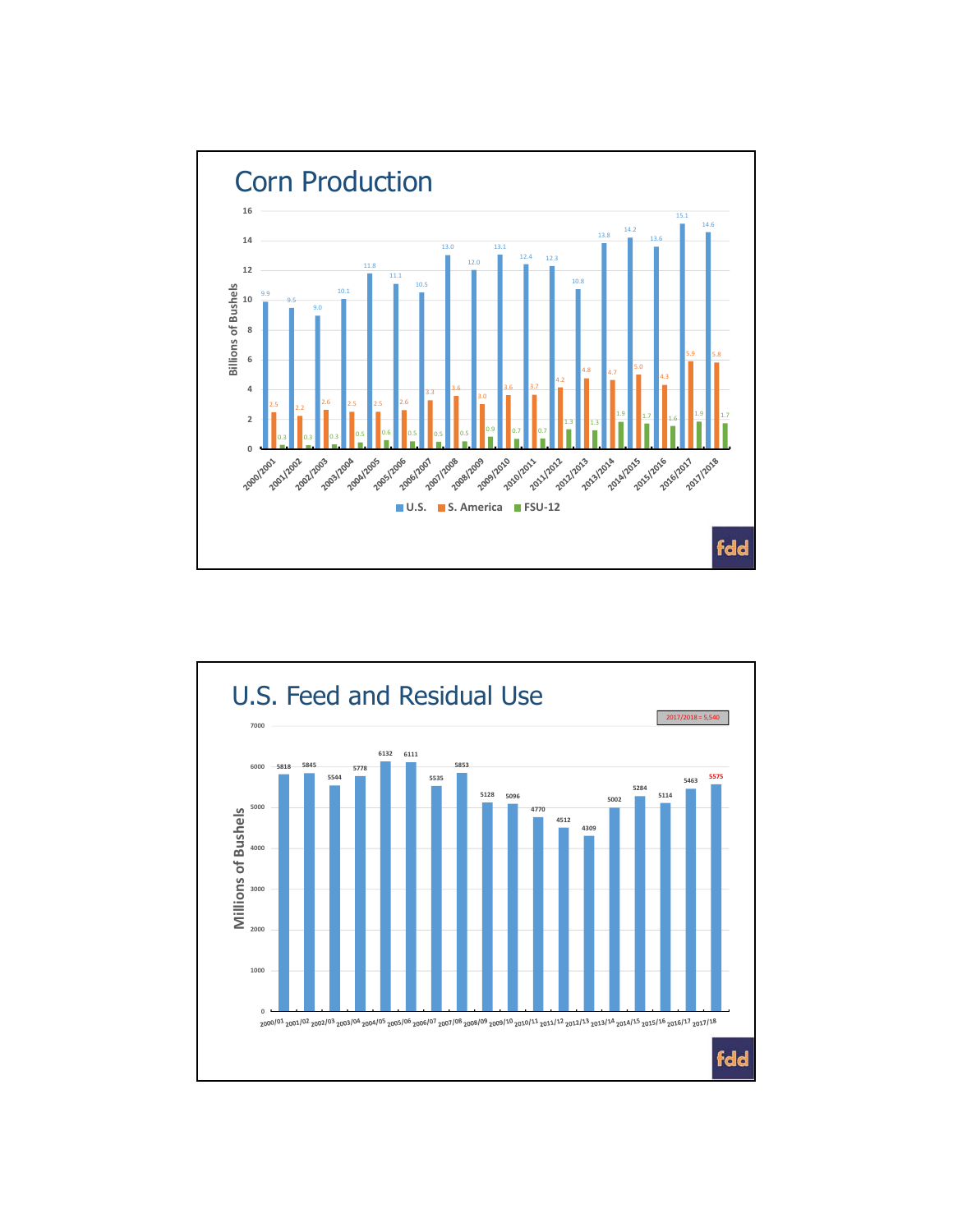

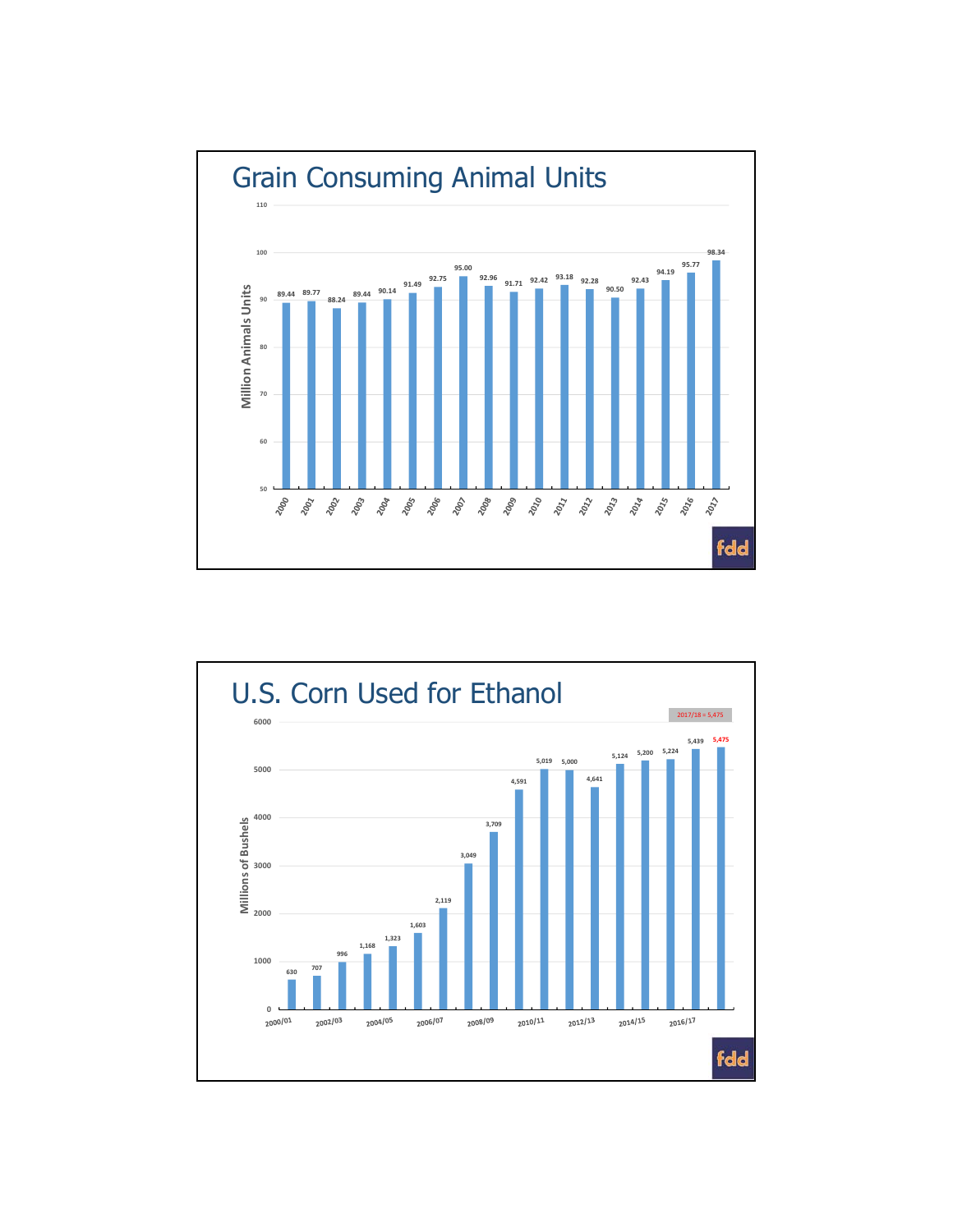

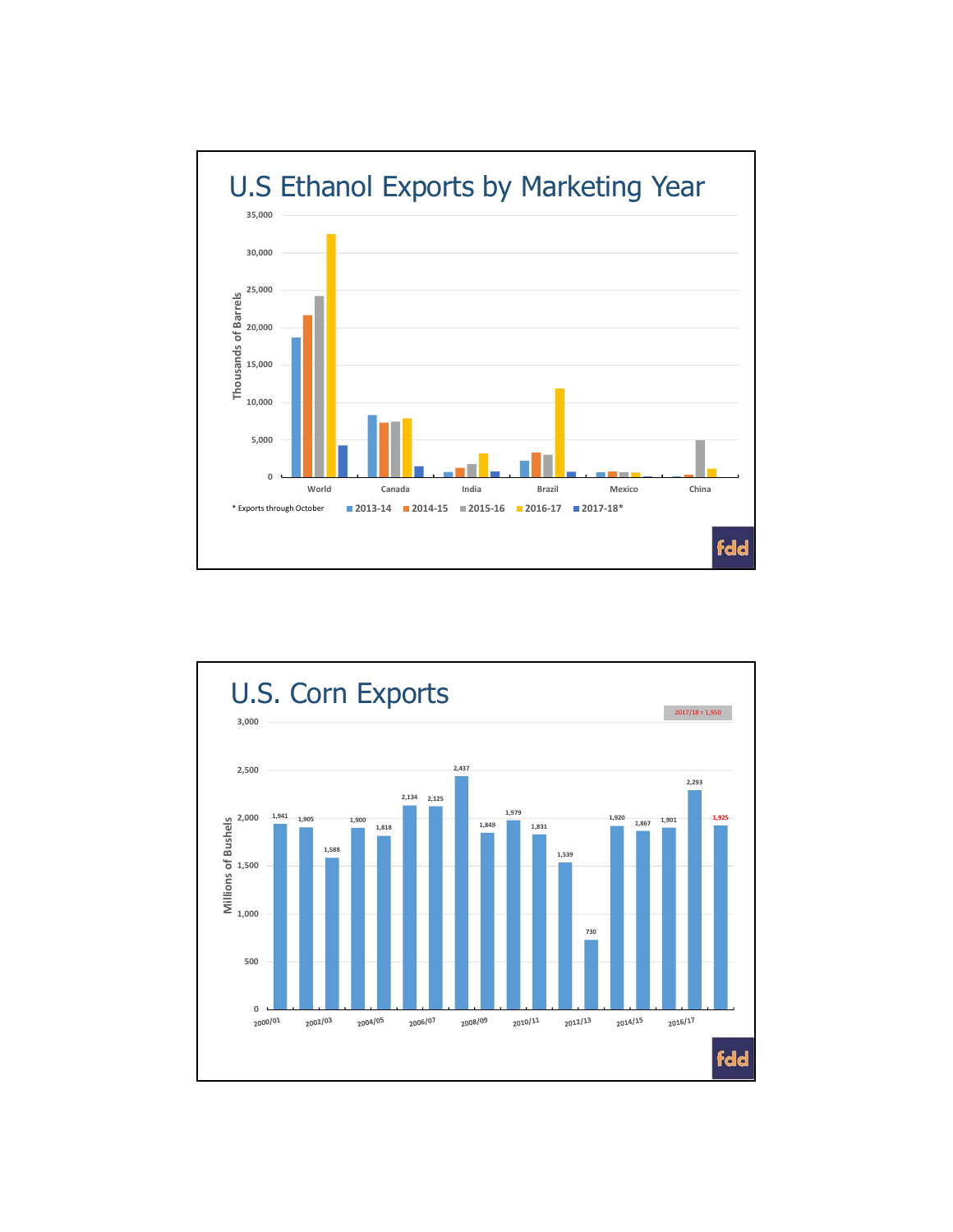

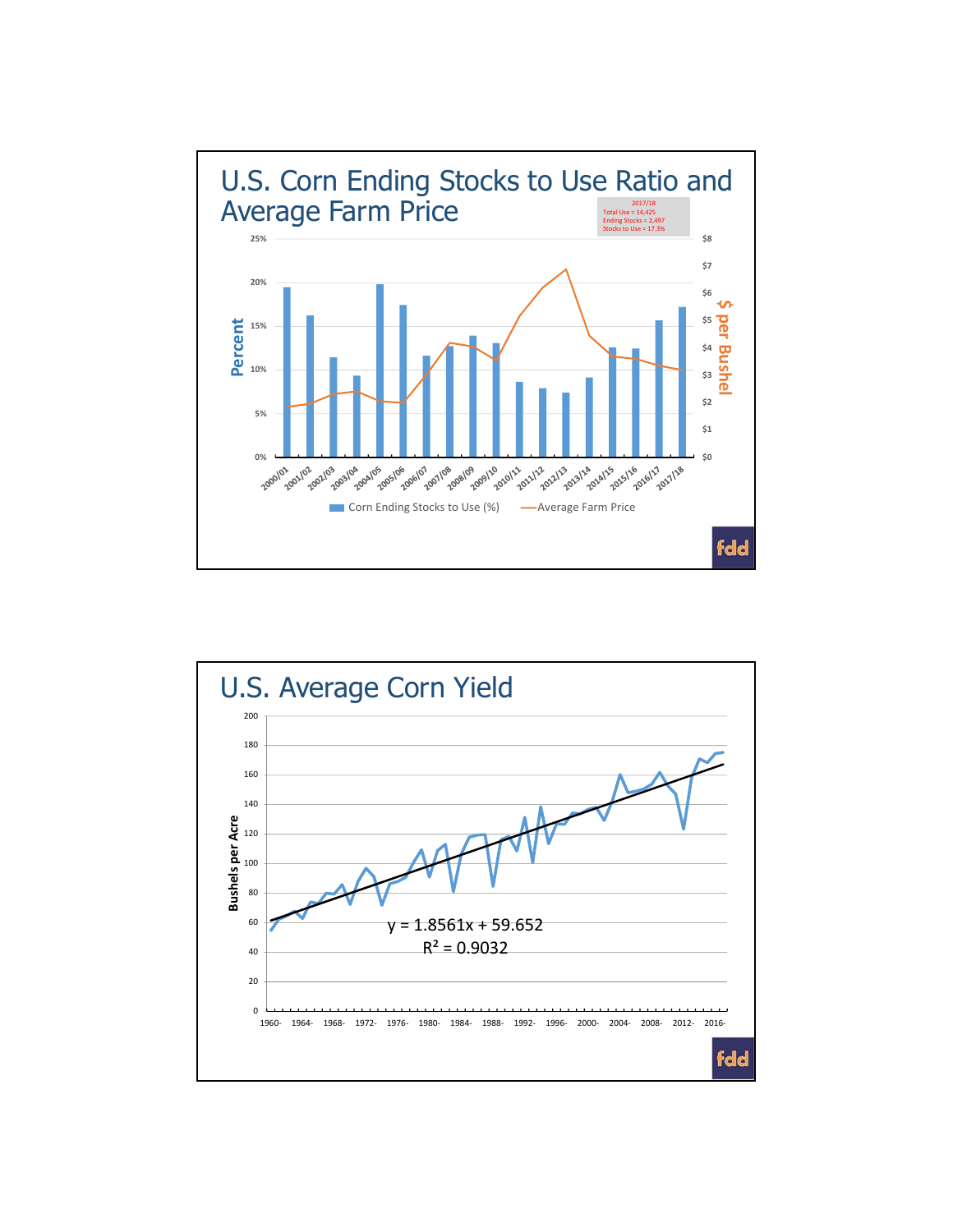

|                            |              | 2017/18 USDA<br><b>Current Forecast</b> | 2017/2018<br><b>Forecast</b> | 2018/2019<br><b>Forecast</b> |
|----------------------------|--------------|-----------------------------------------|------------------------------|------------------------------|
| <b>Area Planted</b>        | (mil. Acres) | 90.4                                    | 90.4                         | 90.8                         |
| <b>Area Harvested</b>      | (mil. Acres) | 83.1                                    | 83.1                         | 83.5                         |
| Yield                      | (Bu./acre)   | 175.4                                   | 175.4                        | 172.3                        |
| Production                 | (mil. Bu.)   | 14,578                                  | 14.578                       | 14,387                       |
| <b>Imports</b>             | (mil. Bu.)   | 50                                      | 50                           | 50                           |
| <b>Total Supply</b>        | (mil. Bu.)   | 16,922                                  | 16,922                       | 16,934                       |
| <b>Feed and Residual</b>   | (mil. Bu.)   | 5,575                                   | 5.540                        | 5,525                        |
| Food, Seed, and Industrial | (mil. Bu.)   | 6,935                                   | 6,935                        | 6,990                        |
| Ethanol                    | (mil. Bu.)   | 5,475                                   | 5,475                        | 5,480                        |
| <b>Exports</b>             | (mil. Bu.)   | 1,925                                   | 1,950                        | 1,975                        |
| <b>Total Use</b>           | (mil. Bu.)   | 14,435                                  | 14,425                       | 14,490                       |
| <b>Ending Stocks</b>       | (mil. Bu.)   | 2,487                                   | 2,497                        | 2,444                        |
| <b>Average Price</b>       | (5 per Bu.)  | \$2.80-\$3.60                           | \$3.30                       | \$3.40                       |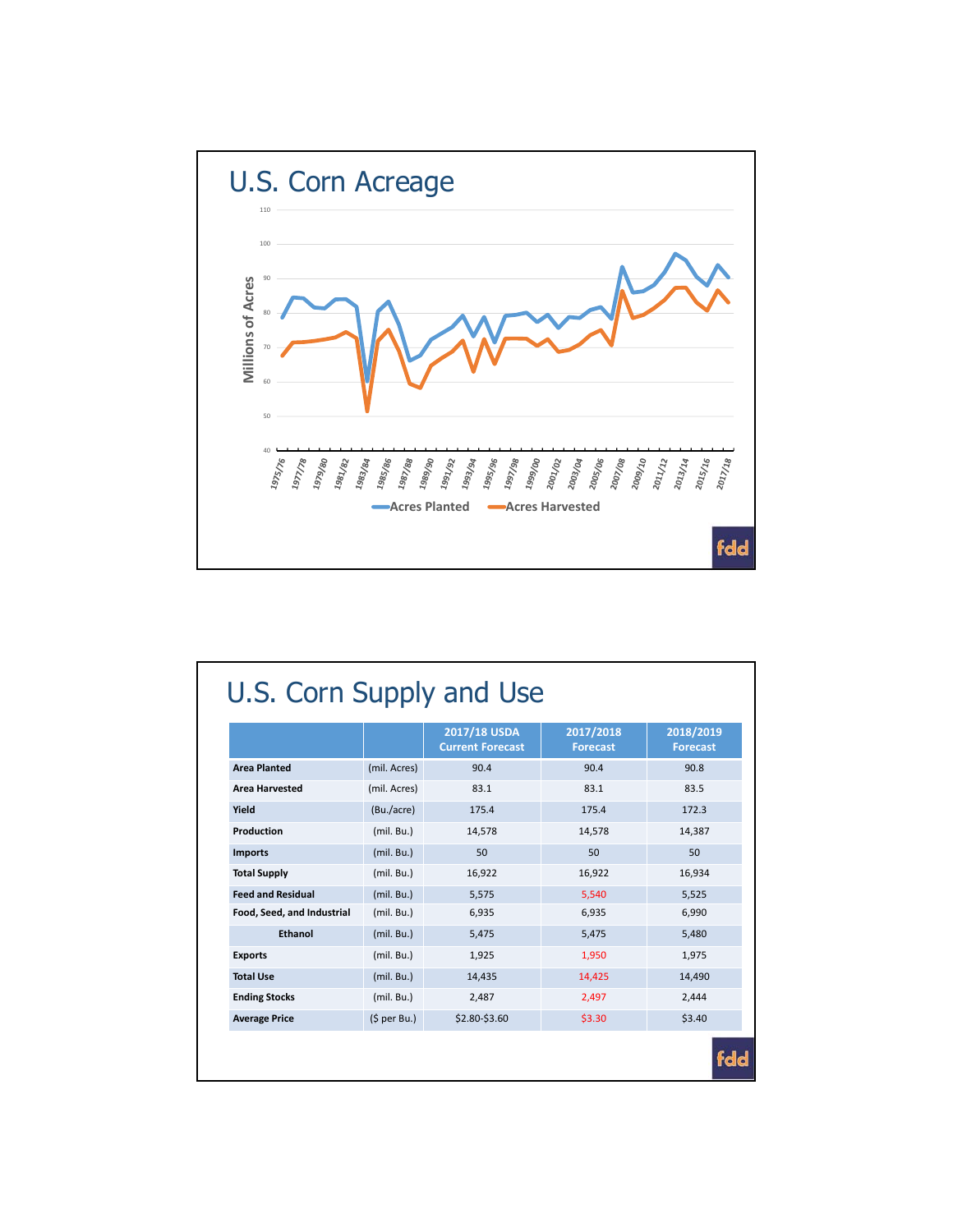

|                      |              | 2013/14 | 2014/15 | 2015/16 | 2016/17 USDA<br><b>Estimate</b> | 2017/18 USDA<br><b>Current Forecast</b> |
|----------------------|--------------|---------|---------|---------|---------------------------------|-----------------------------------------|
| Area Planted         | (mil. Acres) | 76.8    | 83.3    | 82.7    | 83.4                            | 90.2                                    |
| Area Harvested       | (mil. Acres) | 76.3    | 82.6    | 81.7    | 82.7                            | 89.5                                    |
| Yield                | (Bu./acre)   | 44      | 47.5    | 48      | 52.0                            | 49.5                                    |
| Production           | (mil. Bu.)   | 3,358   | 3.927   | 3.296   | 4.296                           | 4.425                                   |
| Imports              | (mil. Bu.)   | 72      | 33      | 24      | 22                              | 25                                      |
| <b>Total Supply</b>  | (mil. Bu.)   | 3,570   | 4.052   | 4,140   | 4.515                           | 4,752                                   |
| Crush                | (mil. Bu.)   | 1,734   | 1,873   | 1,886   | 1,899                           | 1,940                                   |
| Seed and Residual    | (mil. Bu.)   | 107     | 146     | 122     | 141                             | 136                                     |
| Exports              | (mil. Bu.)   | 1,638   | 1,842   | 1,936   | 2,174                           | 2,250                                   |
| <b>Total Use</b>     | (mil. Bu.)   | 3,478   | 3.862   | 3.944   | 4.214                           | 4.326                                   |
| <b>Ending Stocks</b> | (mil. Bu.)   | 92      | 191     | 197     | 301                             | 425                                     |
| Season Average Price | (S per Bu.)  | \$13.00 | \$10.10 | \$8.95  | \$9.47                          | \$8.45-\$10.15                          |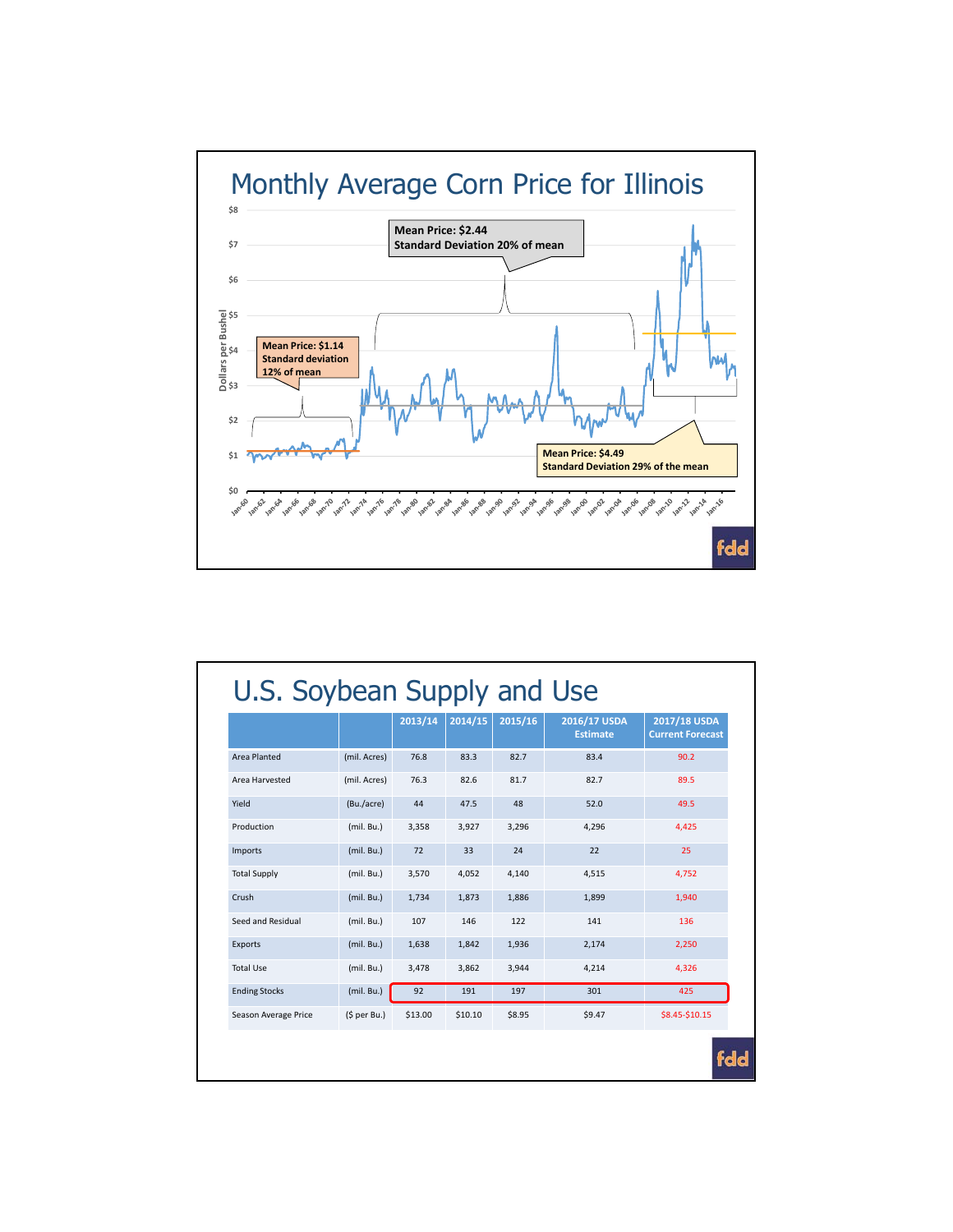

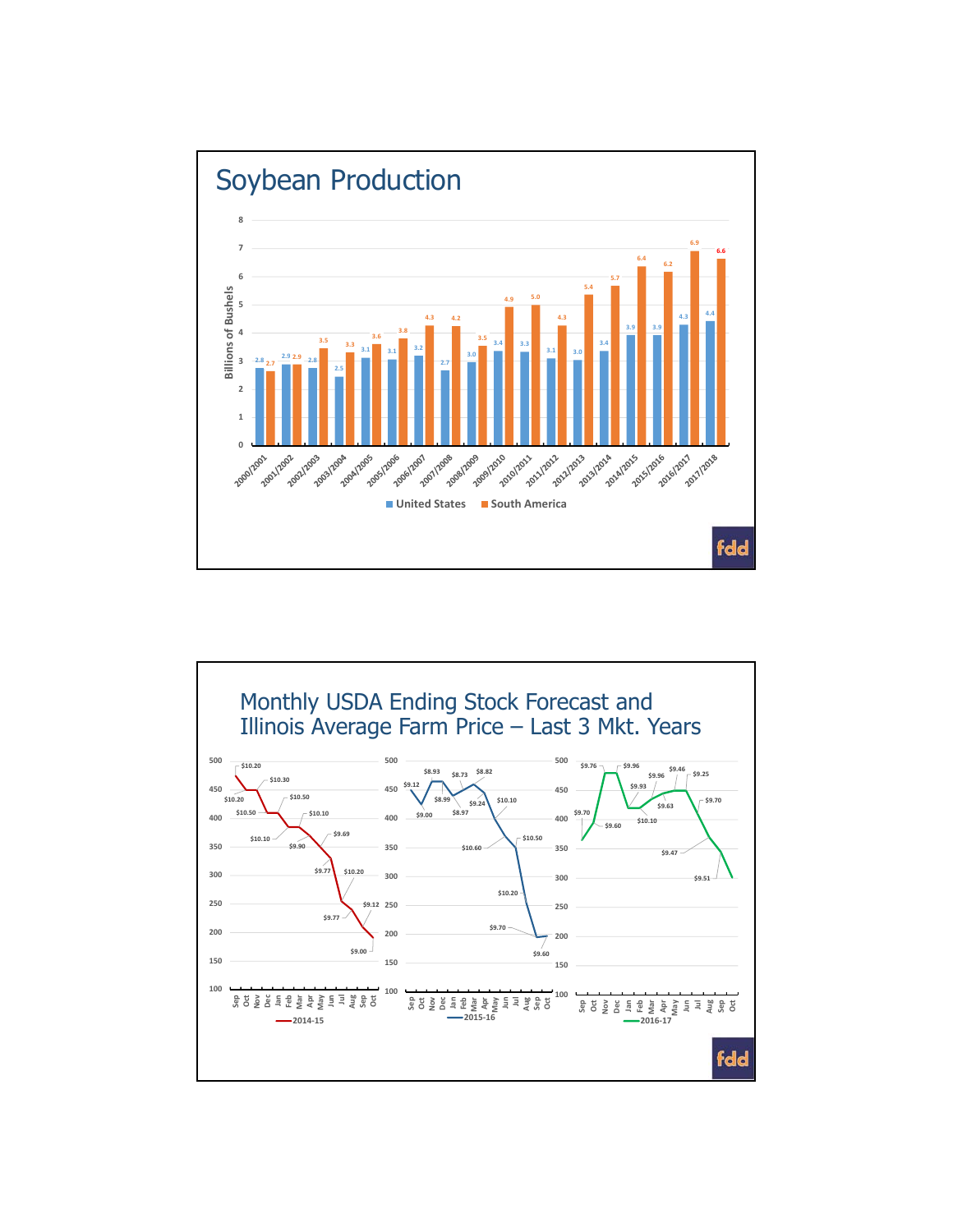

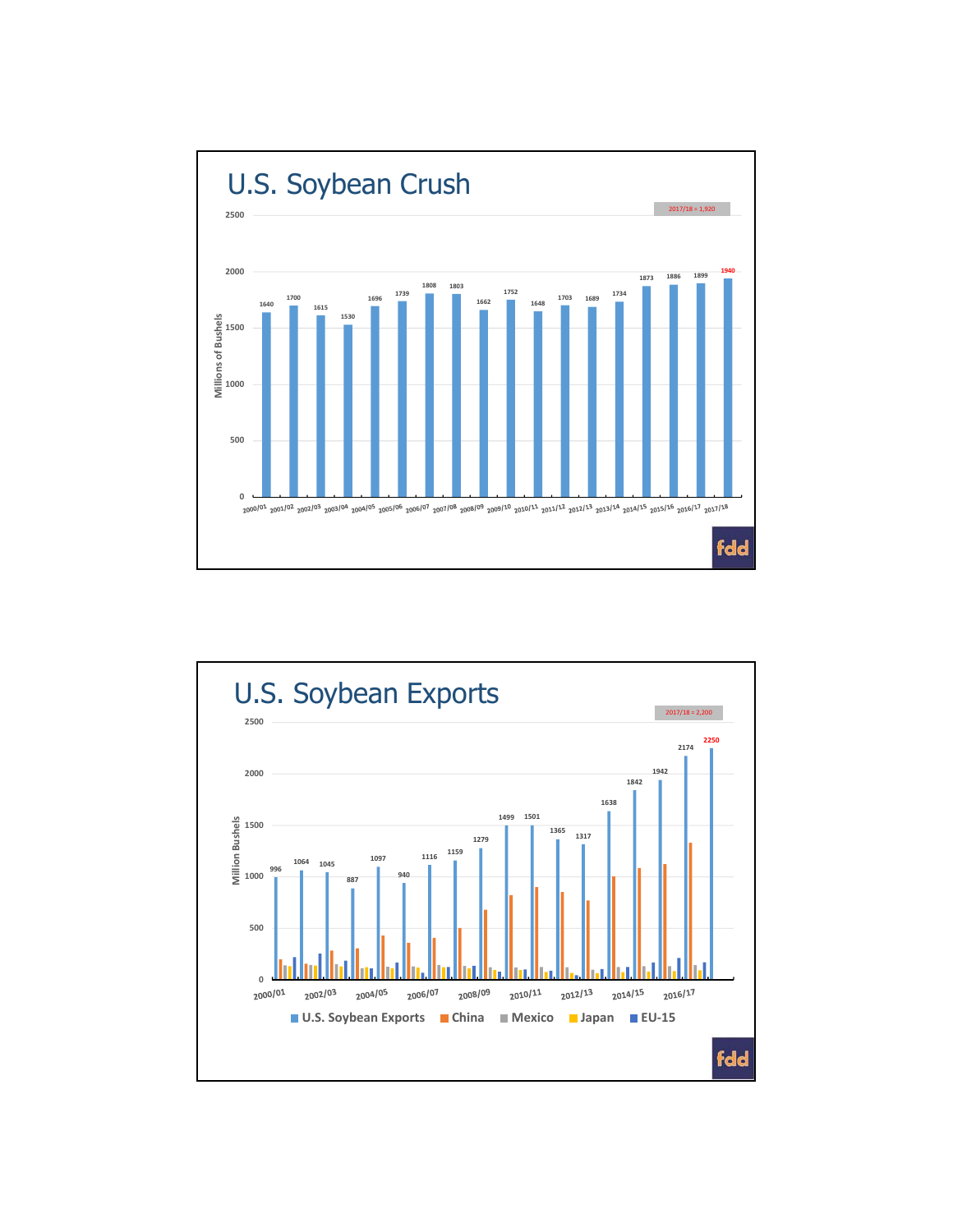

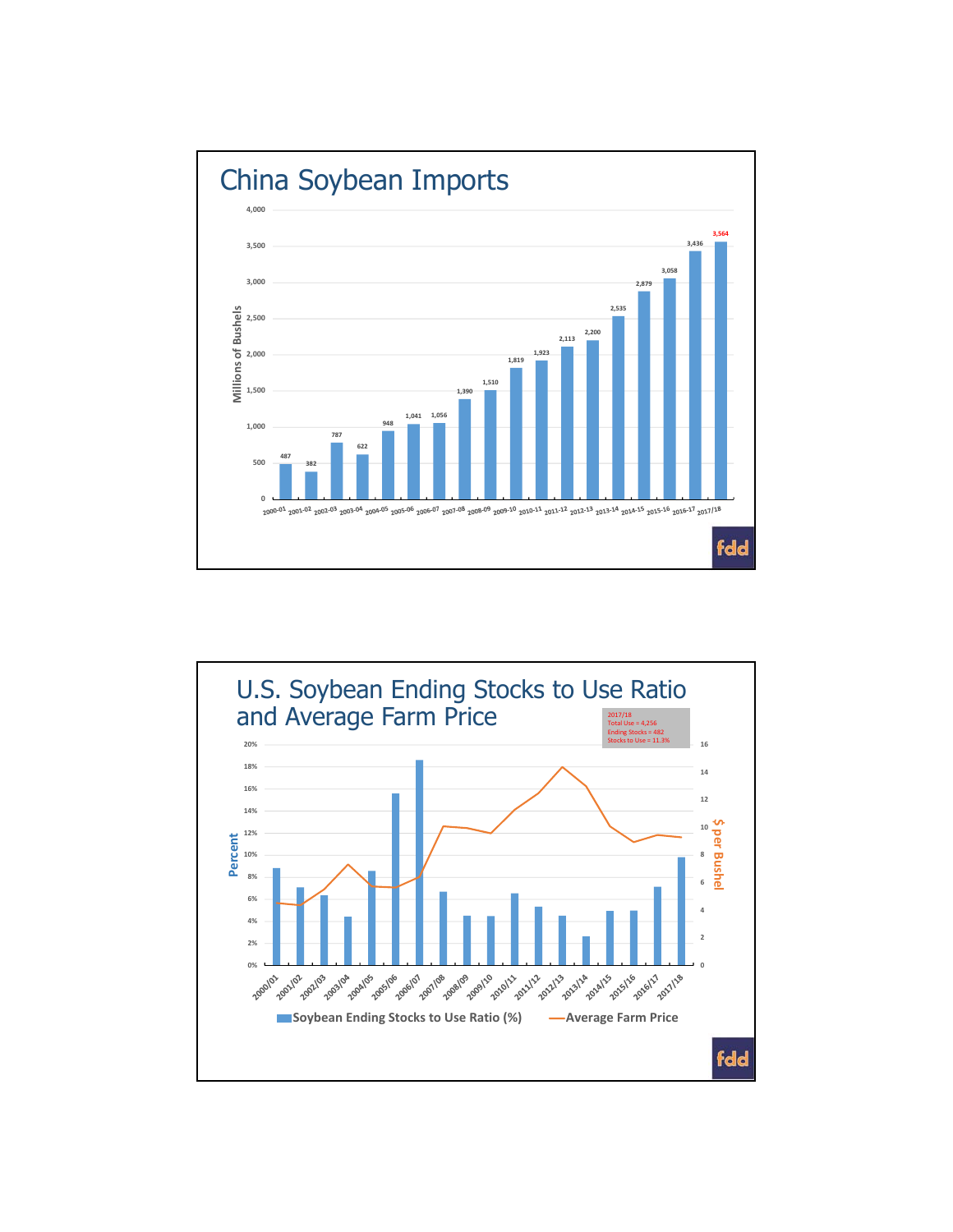

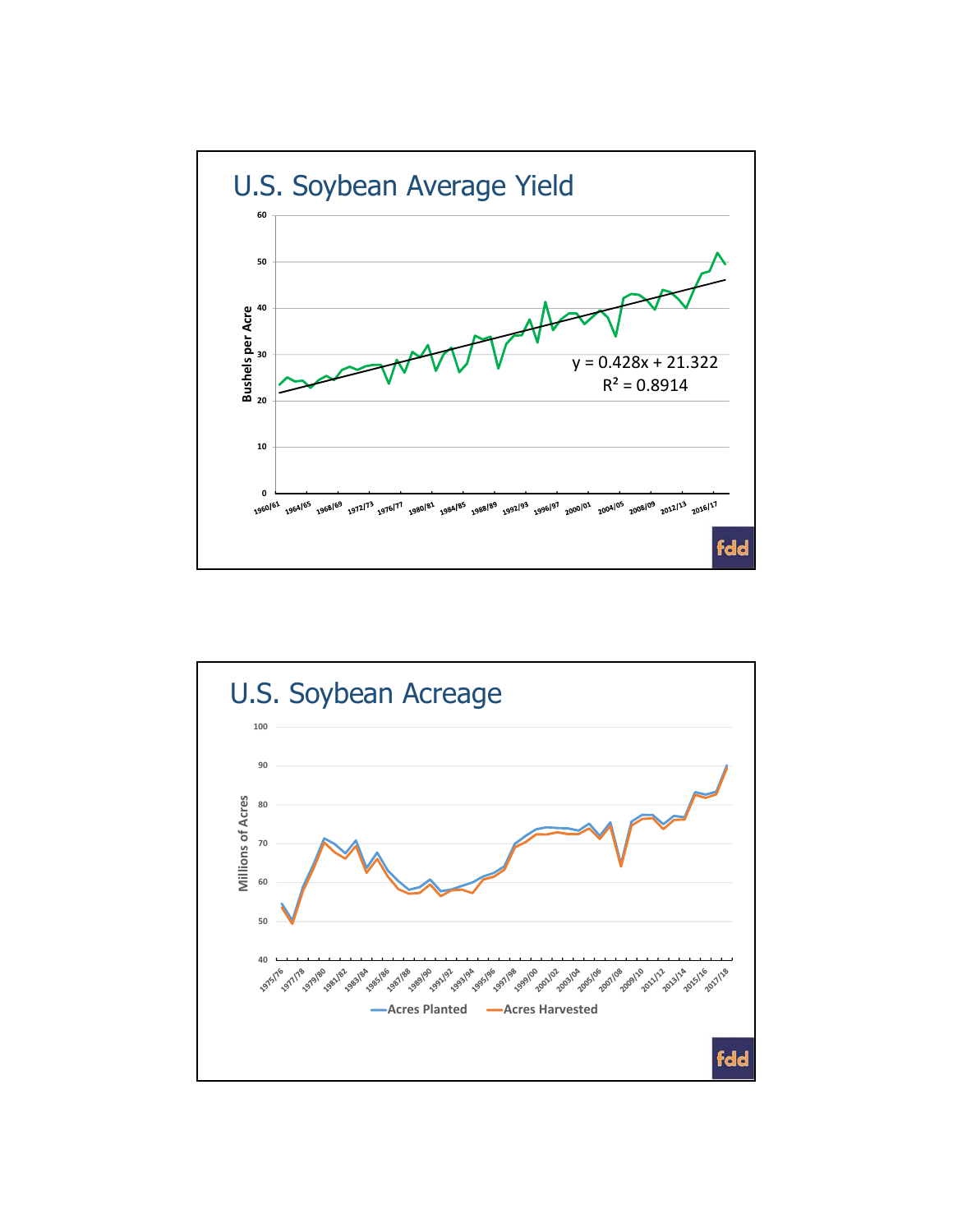|                      |              | 2017/18 USDA<br><b>Current Forecast</b> | 2017/18<br><b>Forecast</b> | 2018/19<br><b>Forecast</b> |
|----------------------|--------------|-----------------------------------------|----------------------------|----------------------------|
| Area Planted         | (mil. Acres) | 90.2                                    | 90.2                       | 90.6                       |
| Area Harvested       | (mil. Acres) | 89.5                                    | 89.5                       | 89.9                       |
| Yield                | (Bu./acre)   | 49.5                                    | 49.3                       | 48.5                       |
| Production           | (mil. Bu.)   | 4,425                                   | 4,412                      | 4,360                      |
| Imports              | (mil. Bu.)   | 25                                      | 25                         | 25                         |
| <b>Total Supply</b>  | (mil. Bu.)   | 4,752                                   | 4,738                      | 4,867                      |
| Crush                | (mil. Bu.)   | 1,940                                   | 1,920                      | 1,950                      |
| Seed and Residual    | (mil. Bu.)   | 136                                     | 136                        | 135                        |
| Exports              | (mil. Bu.)   | 2,250                                   | 2,200                      | 2,235                      |
| <b>Total Use</b>     | (mil. Bu.)   | 4,326                                   | 4,256                      | 4,320                      |
| <b>Ending Stocks</b> | (mil. Bu.)   | 425                                     | 482                        | 547                        |
| Average Price        | (5 per Bu.)  | \$8.45-10.15                            | \$9.20                     | \$8.80                     |